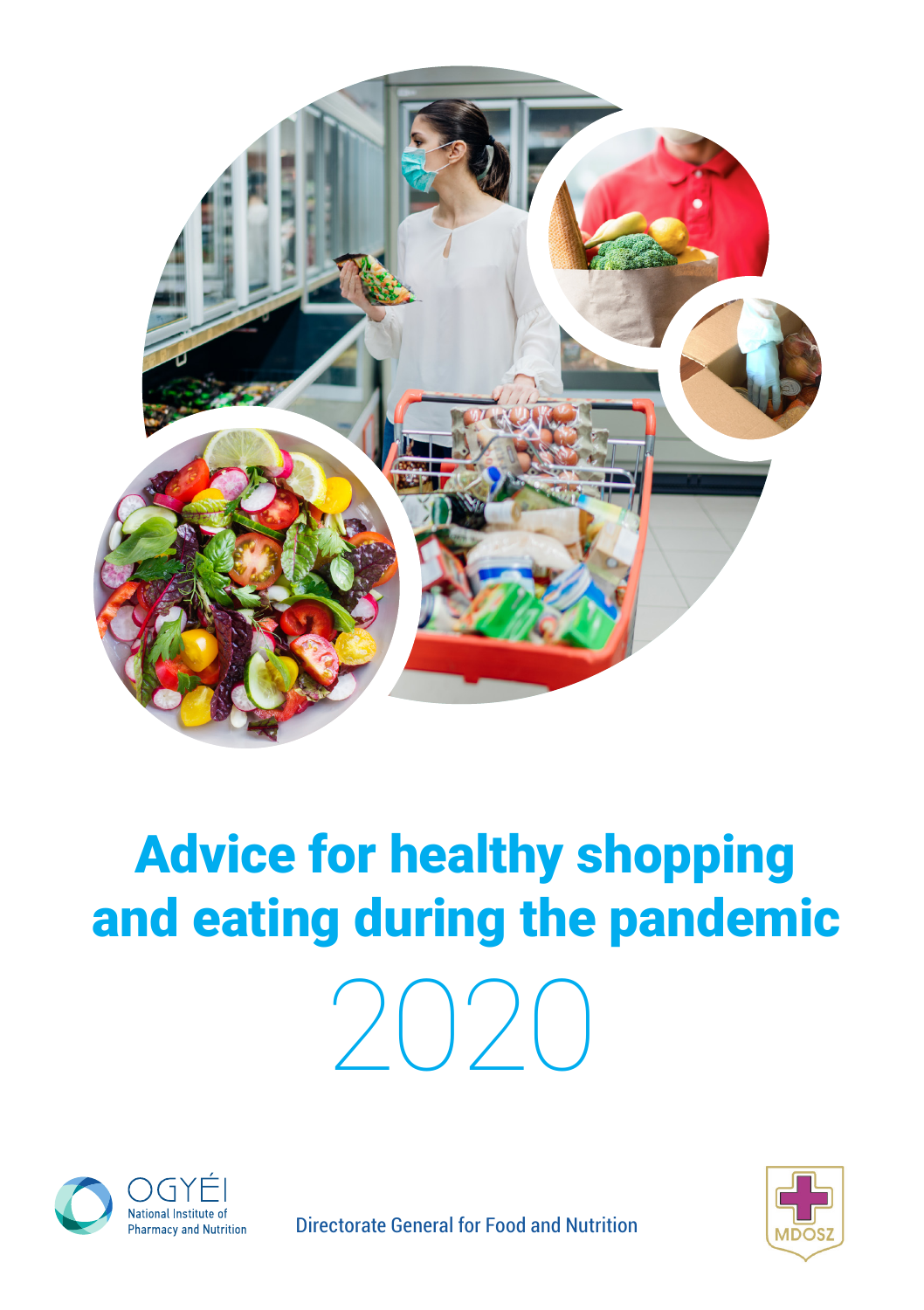## Advice for healthy shopping and eating during the pandemic

How should we plan our meals in advance, and what foods are recommended to buy if our shopping habits change temporarily during an epidemic, when we go to the store, market less often, and buy larger quantities of food at the same time?

Even during this period we should strive to follow a balanced and healthy diet. This is essential for our immune system to prevent and overcome diseases. Stock up on a reasonable amount of food that fits into a healthy diet.

## Before you go shopping:

#### Assess your food supply!

Let's check how much food you have on hand from the foods you want to have at home during this period. If you consider that there is enough food for two weeks, you don't need to buy more. Buying more food, than you need is going to lead to unnecessary waste of money and food.

#### Write a shopping list!

The list should include not only the names of the products you want to buy, but also how much of them you want to buy. This way, you can be sure to get the right amount of everything in your shopping cart. Purchase time can also be significantly reduced.

## What and why can be on the shopping list?

- ▶ **Cereals and legumes** have long shelf life and versatile. Consume 3 servings of cereals each day (rice, flour products, breads, baked goods, biscuits, muesli slices, etc.), of which at least 1 serving should be whole grain (dish made with wholegrain flour, brown rice, oatmeal, wholegrain pasta, bulgur, millet, buckwheat, wholegrain biscuits, etc.). Eat legumes regularly (dry beans, lentils, yellow peas, etc.). After opening, store them in an airtight container and in a cool, dry place to preserve their quality.
- ▶ **Frozen vegetables, fruits** can be stored in the freezer for a long time. If we do not have fresh vegetables and fruits, we can make steamed vegetables, casserole with vegetables, vegetable dish, vegetable soup (even cream soup) from frozen ones. The fruits can be mixed into natural yoghurt and cottage cheese, but they can also be used to make smoothies.
- ▶ **Frozen fish,** from which delicious fish dishes can be prepared by steaming, frying, roasting and cooking (e.g. whole fish, casserole dish, flavoured with paprika).
- ▶ Feel free to plan **fresh goods** for the shopping list as well, but be sure to consume them first, before the less perishable food.

 $\mathcal{D}$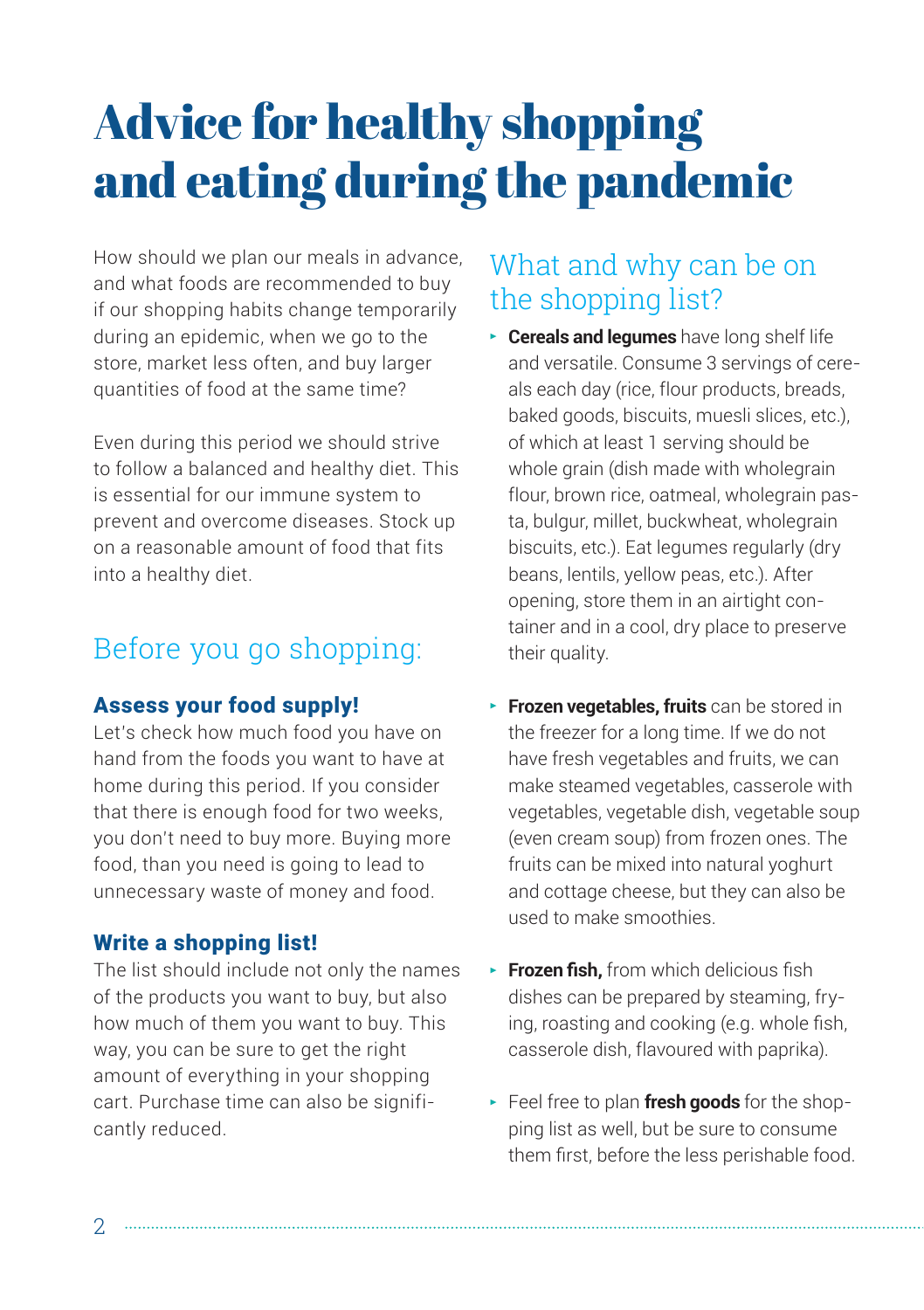- From fresh vegetables and fruits, choose those with high content of vitamin C and antioxidants (e.g. oranges, tangerines, cabbage, peppers). Root vegetables and onions are also good choice because they keep well in a cooler place (e.g. in a pantry) for a very long time. Eat 4 servings of vegetables / fruits each day, including one serving fresh if possible.
- It is practical to freeze fresh meat in portions that are not used immediately.
- Milk, dairy products (e.g. yoghurt, kefir, cottage cheese, cheese) should also be on the list, but choose the ones which have lower fat content. Make sure to store them at the proper temperature indicated on the product packaging. Due to their long shelf life, it is recommended to buy long-lasting milk.
- Fresh products can include baked goods and bread, which can also be frozen, even per serving. If it's possible, choose products with high fiber content (e.g. wholegrain, with bran or seeds).
- ▶ From **canned goods,** buy preferably canned fish (e.g. tuna, sardines), liver pates. If there are no fresh or frozen vegetables and fruits on hand, you can eat canned vegetables and fruits, pickles (e.g. sauerkraut, shallots, beets), which can make any meal more colorful and can be stored for a long time.
- ▶ It is recommended to include **eggs** also on the list. Store the eggs in a cool, dry place (pantry or refrigerator). If the eggs were in the fridge in the store, be sure to keep them in the fridge at home as well.
- ▶ The list can be spiced up with **natural (unsalted) oilseeds** (e.g. nuts, pumpkin seeds, peanuts) and **natural (no added sugar) dried fruits.** They also have long shelf life and are extremely good source of nutrients and fiber, but both oilseeds and dried fruits are high in energy, so make sure you consume them in moderation. Only a handful or two of them are recommended a day! (Dried fruits should not be mixed up with candied fruits that have a high added sugar content).
- ▶ Buy **vegetable oils** (e.g. sunflower oil, rapeseed oil, olive oil), margarine instead of fat, butter for cooking. Consume fats in moderation!
- ▶ Make sure you have a variety of **spices** on hand, that make our food varied and enjoyable.
- ▶ Our primary source of fluid should be **tap water or mineral water.** The recommended daily fluid intake for adults is 2 to 2.5 l / person (8 to 10 glasses), for children on average 1.5 to 2 l / person (6 to 8 glasses). In hot weather, during regular and intense physical activity, and in case of diseases with fever, vomiting, diarrhea, the fluid requirement increases. Consumption of maximum 1 glass of juice (2-2.5 dl) per day with 100% fruit content can be included in the diet.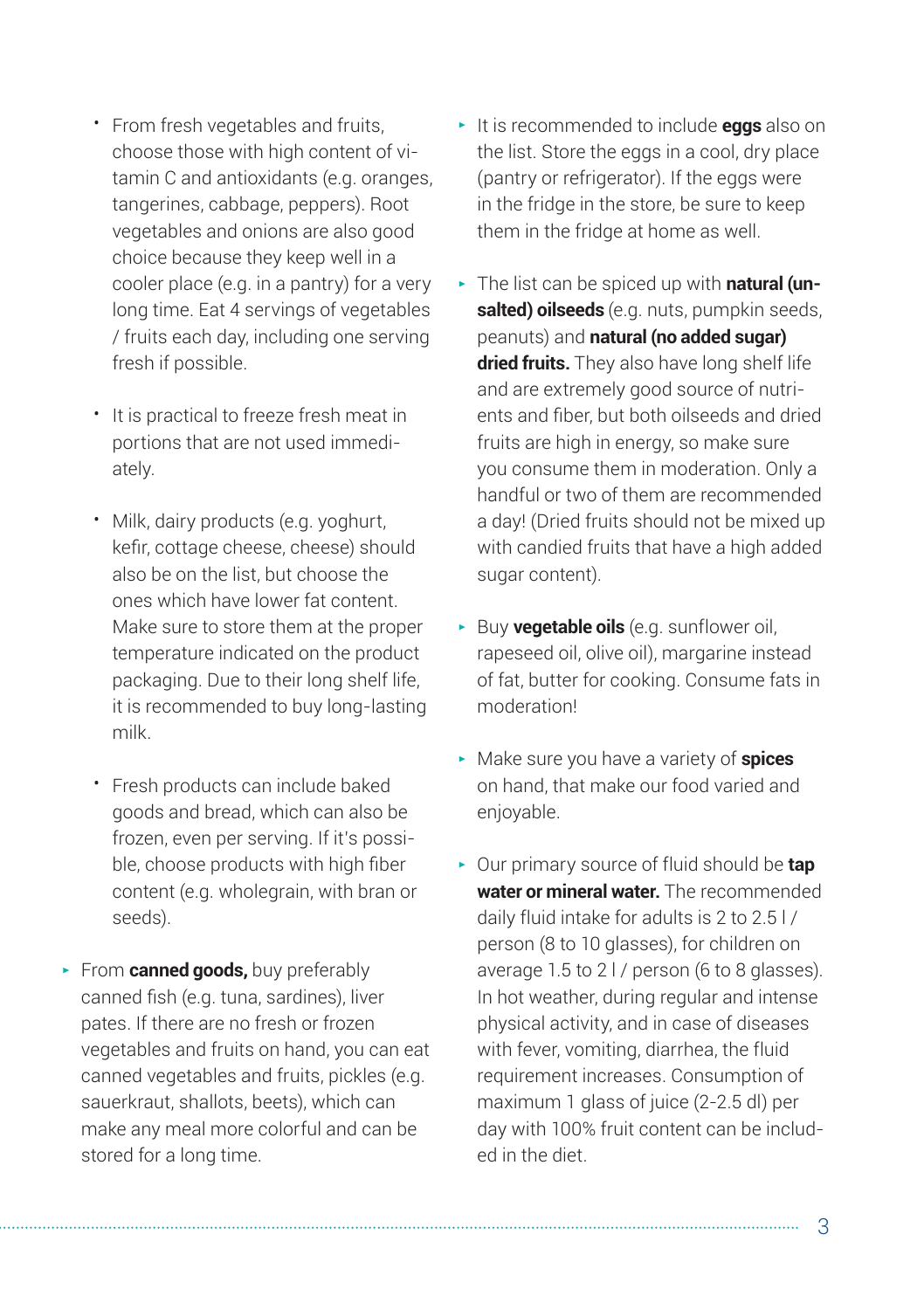$\blacktriangleright$  The advantage of semi-finished and ready to eat foods (e.g. instant cream soup, semi-finished pasta dishes, rice pudding, instant porridge) is their long shelf life and easy preparation, but always check the list of ingredients and choose the ones with lower salt and sugar content. Consume these foods occasionally.

## Meal plan for two weeks

#### Breakfeast and simple dinners

#### **Once**

- ▶ milk (low fat), apple-cinnamon flavoured muesli
- ▶ milkshake with fruits and rolled oat or biscuit
- $\rightarrow$  cheese, margarine, bakery products (bread/bread roll), fresh vegetables (pepper, tomato, cucumber etc.)
- $\blacktriangleright$  fruity rice pudding
- $\rightarrow$  semolina pudding with cocoa powder
- ▶ wiener sausage, bakery products (bread/ bread roll), fresh vegetables (pepper, tomato, cucumber etc.)
- ▶ French toast, fresh vegetables (pepper, tomato, cucumber etc.)
- ▶ milk (low fat), jam, margarine, bakery products (bread/bread roll)

#### **Twice**

- ▶ liver pate, bakery products (bread/bread roll), fresh vegetables (pepper, tomato, cucumber etc.)
- ▶ cottage cheese with herbs, bakery products (bread/bread roll), fresh vegetables (pepper, tomato, cucumber etc.)
- ▶ scrambled eggs/omelet, bakery products (bread/bread roll), fresh vegetables (pepper, tomato, cucumber etc.)

#### **3 times**

▶ toasted sandwich, fresh vegetables (pepper, tomato, cucumber etc.)

#### **4 times**

▶ cold cuts (ham, sausage etc.), margarine, bakery products (bread/bread roll), fresh vegetables (pepper, tomato, cucumber etc.)

#### Snacks

#### **Once**

▶ muffin

#### **Twice**

- ▶ chocolate coated cottage cheese stick
- ▶ yoghurt

#### **3 times**

- ▶ cereal bar
- ▶ milkshake

#### **4 times**

- ▶ salty crackers/biscuits
- ▶ sweet cookies, biscuits (oat biscuits etc.)

#### **9 times**

▶ fruit/fruit salad/compote

#### **Additonally**

#### **Once**

▶ snack cheese/soft cheese wedges

#### **3 times**

- ▶ fruit juice (100%)
- ▶ puffed rices/crispbread
- ▶ oily nuts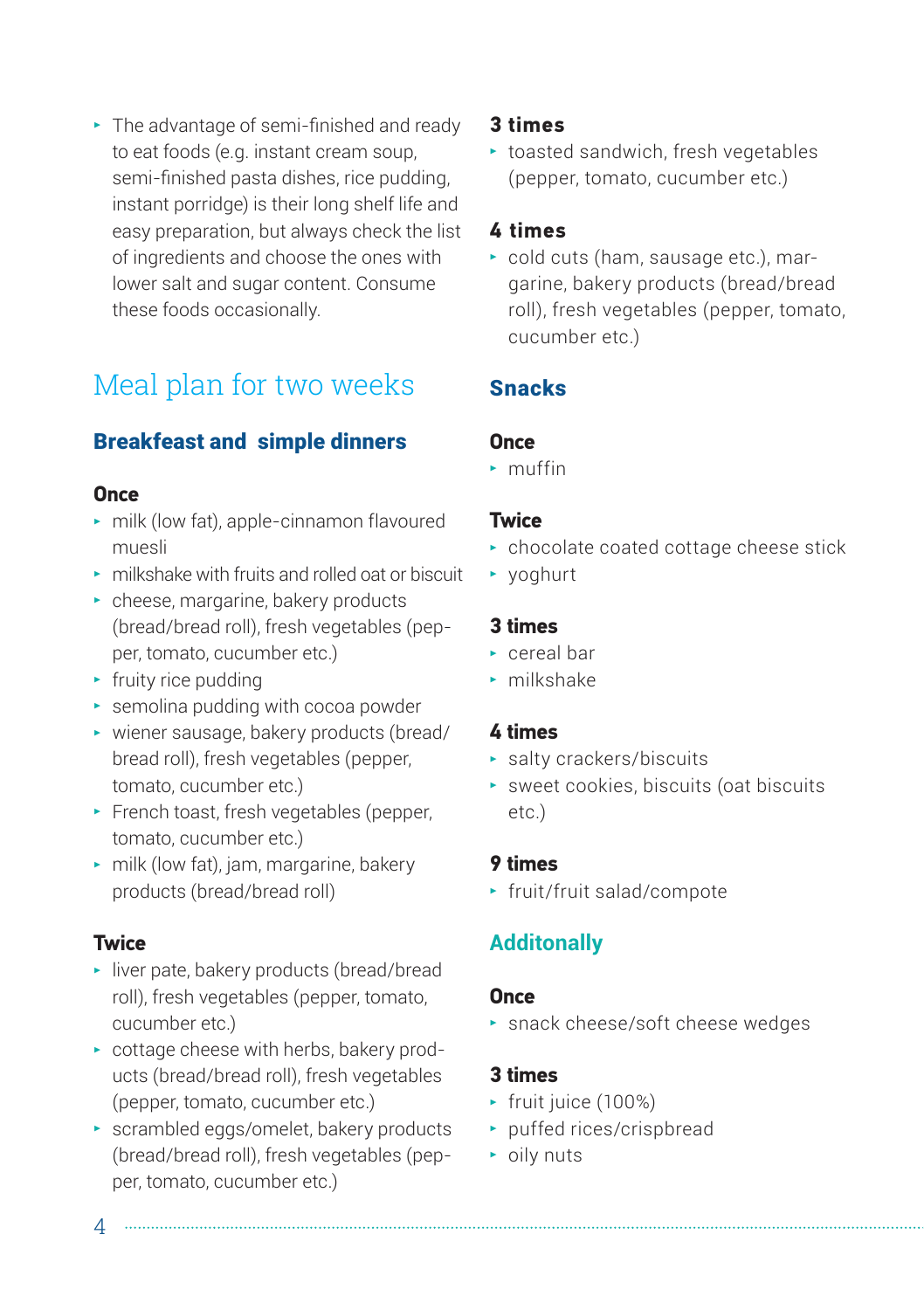#### **Lunches**

#### **Soups**

#### **Once**

- ▶ creamy broccoli soup
- $\cdot$  turkey ragout soup with tarragon

#### **Twice**

- $\blacktriangleright$  pea soup
- ▶ vegetable soup
- ▶ meat and vegetable soup

#### **Main courses**

#### **Once**

- $\rightarrow$  chicken stew with pasta, pickles/fruit
- ▶ creamed spinach with fried egg, bread
- $\rightarrow$  spagetti bolognese with cheese
- ▶ loaded cauliflower casserole, pickles/fruit
- $\triangleright$  chicken snitzel, potato with parsley, steamed vegetables
- ▶ creamed cabbage with potato, sausage, bread
- $\rightarrow$  grilled chicken drumsticks with mashed potatoes, pickles
- $\cdot$  fish fingers, bulgur with carrots, tartar sauce
- $\blacktriangleright$  roasted chicken liver with boiled potatoes, pickles
- ▶ creamed lentil, roasted wiener
- ▶ roasted black pudding/sausage, pickles

#### **Desserts**

#### **Once**

- ▶ crepe (jam/walnut/cottage cheese cream filling)
- $\rightarrow$  cottage cheese dumplings with sour creme and ground cinnamon

#### **Dinners**

#### **Once**

- ▶ "Máglyarakás" Hungarian jam pudding dessert made from bread, apple and jam
- ▶ tuna salad with toast
- ▶ Hungarian ratatouille with egg, bread
- $\blacktriangleright$  French salad with frankfurter/ham
- $\cdot$  turkey ragout soup with tarragon
- ▶ grilled chicken drumstick with steamed vegetables
- ▶ Mexican salad with boiled egg, toast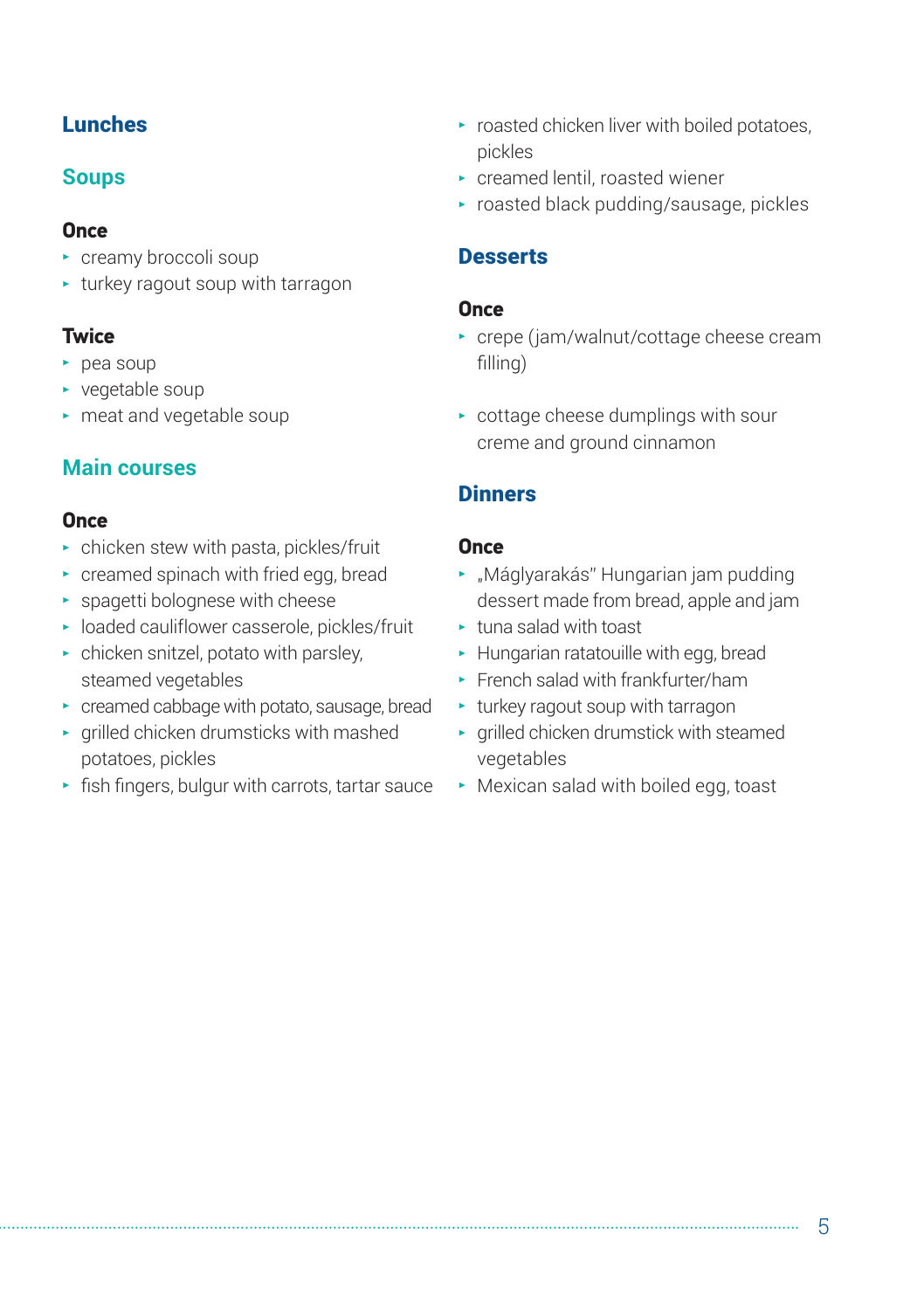## Shopping list for a two-week diet

(increased quantity by cleaning loss)

### Vegetables (Fresh)

|                                                                                                  | for 1 person     | for 4 person    |
|--------------------------------------------------------------------------------------------------|------------------|-----------------|
| broccoli                                                                                         | 1 piece          | 2 pieces        |
| potato                                                                                           | 1,25 kg          | 5 kg            |
| cabbage                                                                                          | $0,5$ kg         | $2$ kg          |
| garlic                                                                                           | 1 head           | 1 head          |
| lettuce                                                                                          | 1 piece          | 1 piece         |
| kohlrabi                                                                                         | 1 piece (small)  | 1 piece (big)   |
| cauliflower                                                                                      | $0,5$ kg         | $2$ kg          |
| lentil                                                                                           | 100 <sub>g</sub> | 500 g           |
|                                                                                                  | $0,25$ kg        | 1 <sub>kg</sub> |
| carrot                                                                                           | 0,75 kg          | 3 kg            |
| onion                                                                                            | $0,4$ kg         | $1,5$ kg        |
| celery root                                                                                      | 1 piece (small)  | 1 piece (big)   |
| fresh vegetables for breakfast and<br>dinner (tomato, pepper, cucumber,<br>spring onion, radish) | $3,5$ kg         | 14 kg           |

## Fruits, nuts

|                                               | for 1 person     | for 4 person      |
|-----------------------------------------------|------------------|-------------------|
| seasonal fruits (for snack)                   | 2,5 kg           | 10 kg             |
| lemon (lemonjuice)                            | 1 piece (medium) | 4 pieces (medium) |
| walnut, almond, nuts (for snack and<br>crepe) | 125q             | 500q              |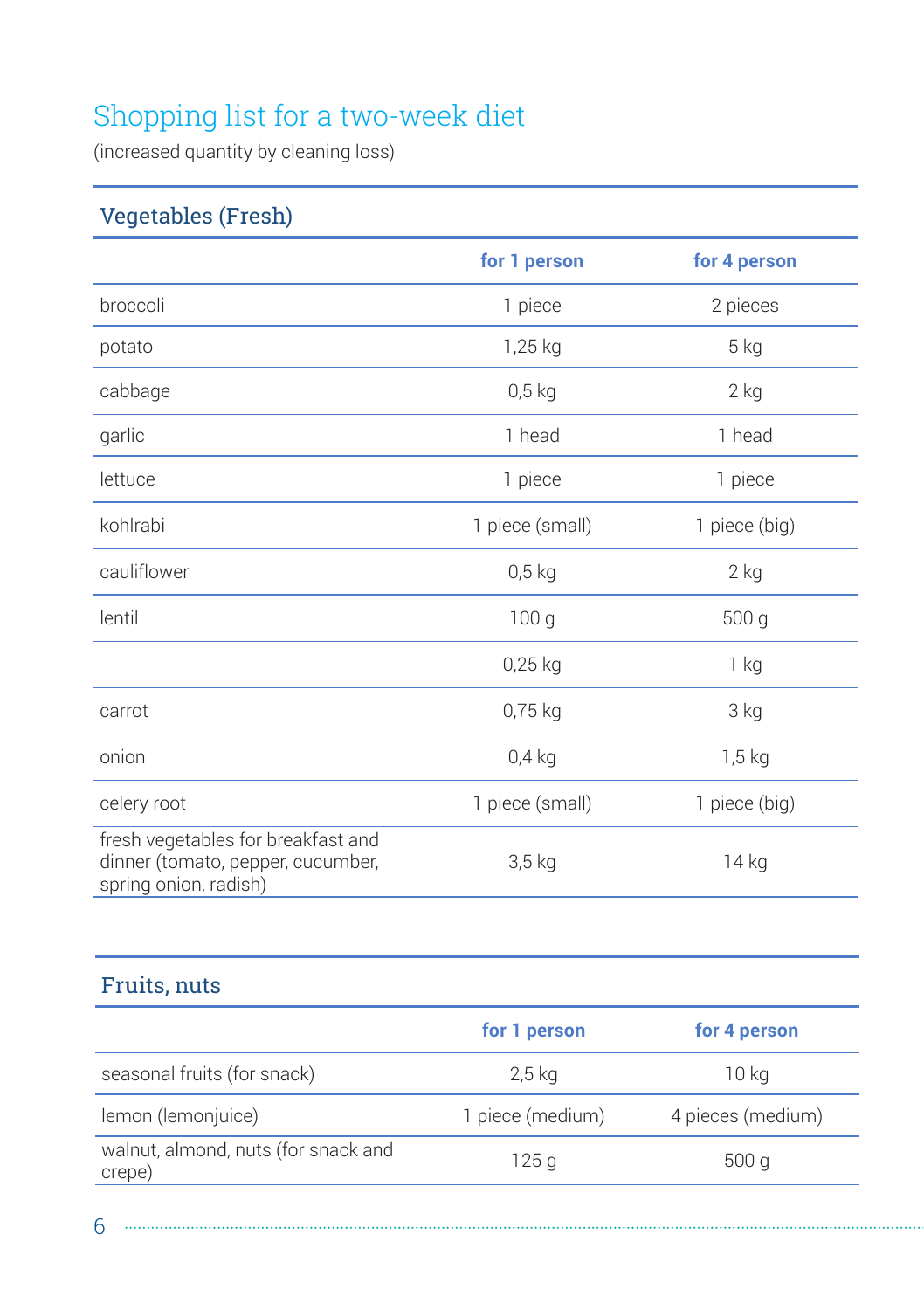|    | ×,     | ٠  |
|----|--------|----|
| K. |        |    |
|    |        |    |
|    | ×<br>٠ | ۰, |

| - - - |             |              |
|-------|-------------|--------------|
|       | for 1 peron | for 4 person |
| egg   | 12 pieces   | 48 pieces    |

Dairy

|                                       | for 1 person   | for 4 person                   |
|---------------------------------------|----------------|--------------------------------|
| yoghurt (flavored/unflavored)         | 2 pieces       | 8 pieces                       |
| snack cheese                          | 2 pieces       | 1 pack (8 pieces)              |
| margarine (butter)                    | 1 pack         | 2 pack $({\sim}600 \text{ q})$ |
| oil                                   | 1 <sup>1</sup> | 21                             |
| cheese                                | 125q           | 500q                           |
| milk                                  | 21             | 8 <sup>1</sup>                 |
| sour cream                            | $\sim$ 660 g   | $2,5$ kg                       |
| cottage cheese                        | 1 pack (200 g) | 2 pack (800 g)                 |
| chocolate coated cottage cheese stick | 2 pieces       | 8 pieces                       |
|                                       |                |                                |

## Meat, fish

|                             | for 1 person | for 4 person |
|-----------------------------|--------------|--------------|
| chicken drumstick           | 2 pieces     | 8 pieces     |
| chicken liver               | $0,12$ kg    | $0.5$ kg     |
| chicken breast              | $0,6$ kg     | $2,5$ kg     |
| sausage                     | 1 piece      | 4 pieces     |
| cold cut (ham, salami etc.) | $0,25$ kg    | 1 kg         |
| sausage for roasting        | 1 piece      | 4 pieces     |
| liver pate                  | 75 g         | 300q         |
| turkey breast               | $0,25$ kg    | 1 kg         |
| pork (minced)               | $0,25$ kg    | 1 kg         |
| wiener sausage              | $0,4$ kg     | $1,5$ kg     |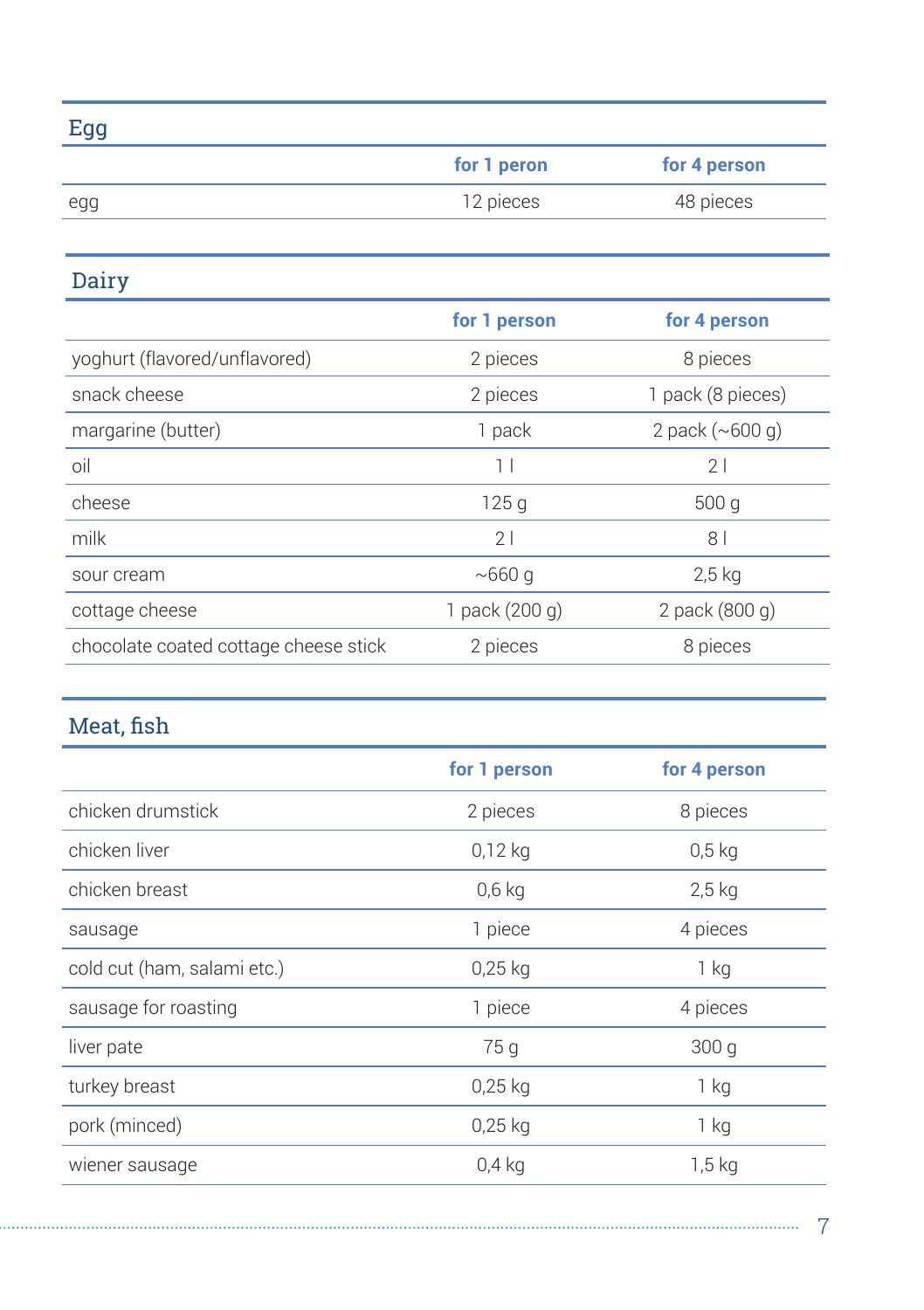## Frozen products

|                       | for 1 person             | for 4 person          |
|-----------------------|--------------------------|-----------------------|
| french vegetable mix  | 1 package*               | 4 packages*           |
| fish fingers          | 1/4 package (4 pieces)   | 1 package (16 pieces) |
| mexican vegetable mix | 2 packages*              | 8 packages*           |
| spinach               | 1/ <sub>2</sub> package* | 2 packages*           |
| peas                  | 2 packages*              | 8 packages*           |

## Baking products, cereals

|                                        | for 1 person | for 4 person |
|----------------------------------------|--------------|--------------|
| bread                                  | 1,75 kg      | 7 kg         |
| muesli (oatmeal, corn flakes etc.)     | 1/4 package* | 1 package*   |
| cereal bar (chocolate, fruit flavored) | 3 pieces     | 12 pieces    |
| bread roll etc.                        | 4 pieces     | 16 pieces    |
| bread crumbs                           | 1/4 package* | package*     |

## Flour, sugar, salt, pasta

|                     | for 1 person     | for 4 person  |
|---------------------|------------------|---------------|
| bulgur              | 1/8 package**    | 1/2 package** |
| semolina            | 1/4 package**    | 1 package**   |
| flour               | 1 package**      | 4 packages**  |
| sugar               | 1/4 package**    | 1 package**   |
| rice (white, brown) | 1/2 package**    | 2 packages**  |
| salt                | 1/4 package*     | 1 package*    |
| pasta               | 1,25 packages*** | 5 packages*** |